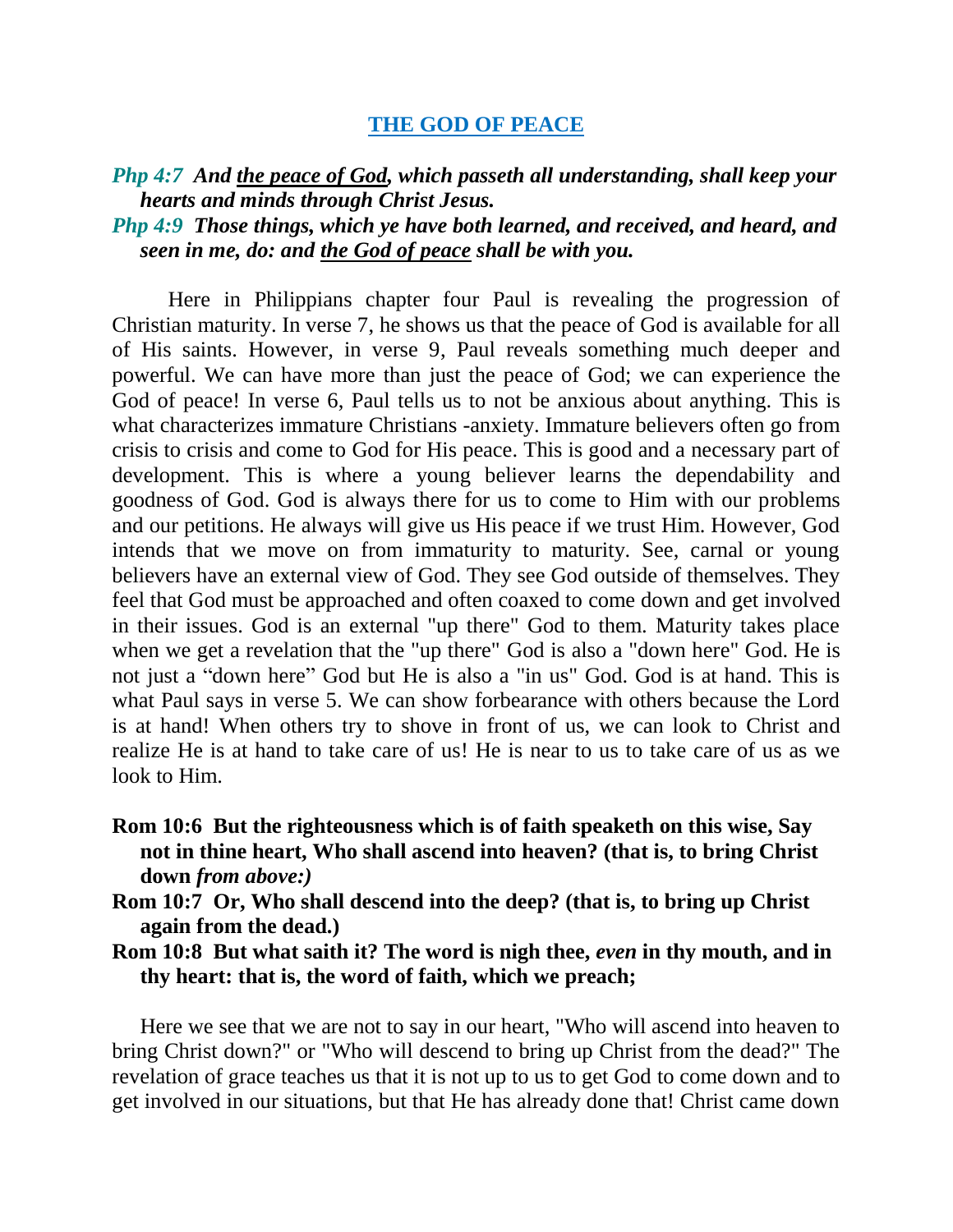of His own accord into our mess and died on the cross. We don't have to raise Christ up to take care of us. Christ has already risen. Now Christ is in us so close that he is in our heart and in our confession of faith in Him! Christ is at hand. So, we can move from coming to an external God in order to get His peace, to enjoying the ever present God of peace! Paul describes the process of maturity it takes to get to this point. The first step out of immaturity and into maturity is to control our mind vs. 8, and then to renew our mind in vs. 9. You cannot renew your mind unless you first learn to control your mind! When Paul admonishes young men his one admonition to them is to become sound minded! [**Titus 2:6**] Once we can control our thought life then we can renew our mind to the Word of God. How do we renew our mind? It comes from what we learn and receive from God Himself, and then what we hear and see from ministers and other Christians. Paul in verse 9 says that it is important to learn. We learn by studying the Word of God. He also says it is important to receive from the Lord. We do this by receiving revelation from the Holy Spirit. Often these two can dove-tail with one another. What you study and learn the Holy Spirit will give you revelation on. What the Holy Spirit reveals to you can cause you to turn to the Word to study and learn further. Notice that learning and receiving from the Lord is the foundation of your Christian life. It is more important than what you get from other people. We need other people but we must put our time with God and what He says to us as first place. Next, Paul says that we need to hear. This speaks of receiving input from others. We need to hear messages from our pastor and from ministers. We need to hear what more mature saints have to say. Finally, Paul says we need to see the Word and Spirit modeled by others. The greatest sermons are seen in the actions of others. So, we need to learn, receive, hear, and see the Word modeled to grow in maturity. When we keep learning, receiving, hearing, and seeing we will be empowered to do the Word. Notice that it takes four times the input of the Word to output the fruit of the Word. When we do the Word then we will experience the God of peace. We can stay in peace 24/7 because of what we learned about God, received from God, heard about God, and see about God in others. When we do this then we will start bearing fruit of the Word. What we receive, we then turn around and give it out to others. We receive love from God and then turn around and give it to others. This is true of everything else we receive from God. We turn around and give it away. We experience the fruit of labor!

The most peaceful Christians are those who walk in the abiding presence of Christ that is with them. They no longer look at God as the external "way up there" God. He is the near "right here" God. The God of peace will cause you to remain calm no matter what happens.